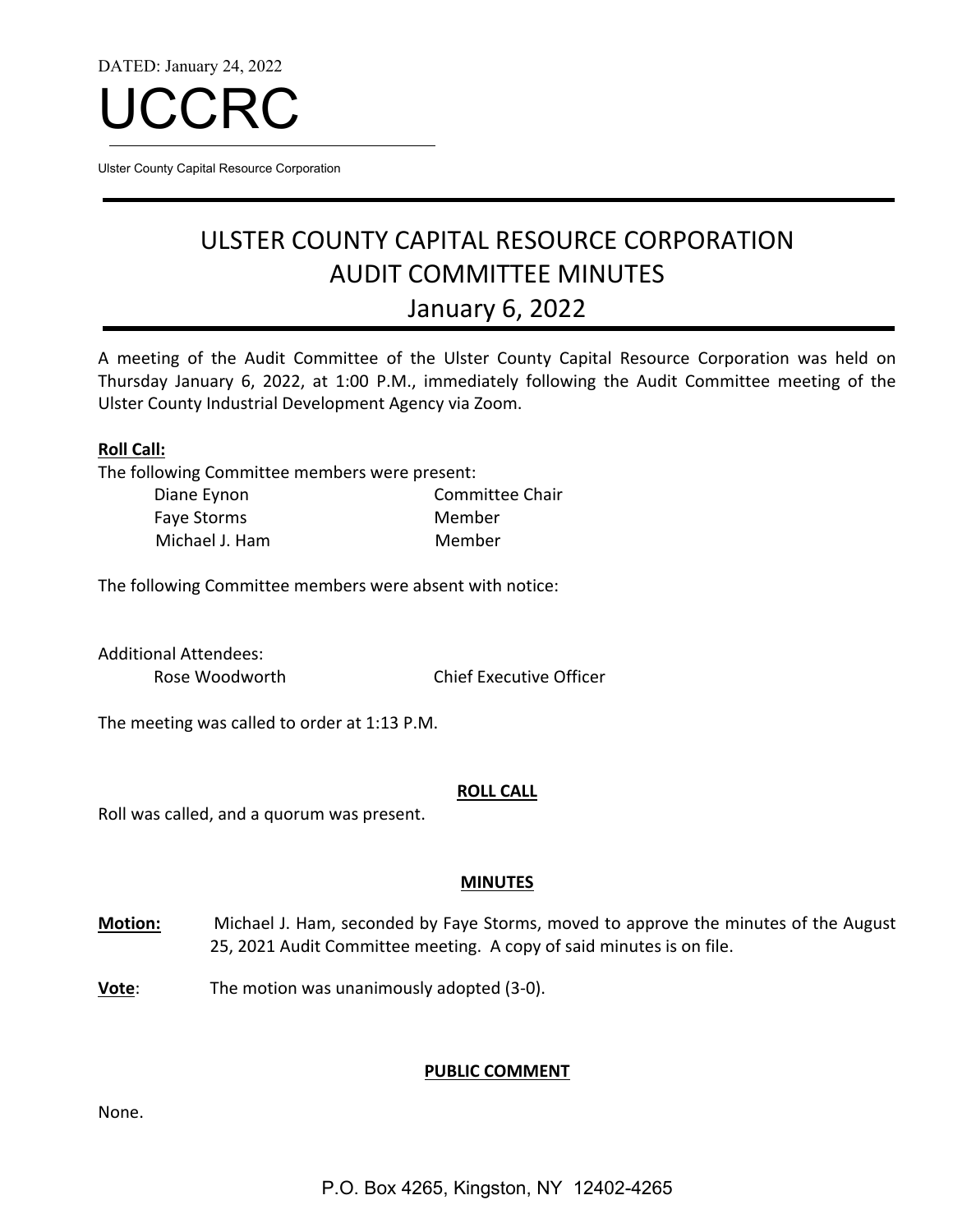Ulster County Capital Resource Corporation Audit Committee Meeting January 6, 2022 Page 2

## **OLD BUSINESS**

## **UHY Audit Update**

Reflecting what was discussed in the IDA meeting. UHY has been responsive, and things are moving along some of the challenges last year may have been due to staffing, COVID, and family leave.

## **Annual Site Visits/Year‐end Reporting**

Same as IDA meeting.

#### **NEW BUSINESS**

## **3rd Quarter Administrative Staff Time**

- **Motion:** Michael J. Ham, seconded by Faye Storms, made a motion to accept the third quarter administrative staff time as presented.
- **Vote:** The motion was unanimously adopted (3‐0).

## **3rd Quarter Financial Review**

CEO Rose Woodworth reviewed the third quarter financial reports. There was not much activity in the Statement of Financial Position except for the grants that were given out in the first two quarters. Not much activity in the third quarter. The fourth quarter is anticipated to have more expenses due to Romeo Kia coming through. However, there should also be more revenue than anticipated. There are no accounts receivable and no escrow. The general ledger shows all the transactions. Dr. Diane Eynon asked when the money from People's Place will be distributed. The agreement has been drafted and will be reviewed, and the Corporation is looking to distribute the funds partly through January 2022.

**Motion:** Faye Storms, seconded by Michael J. Ham, made a motion to approve the third quarter 2021 financials.

**Vote:** The motion was unanimously adopted (3‐0).

## **Review of Current Policies**

The Local Construction Labor Policy was tabled for Governance Committee Meeting.